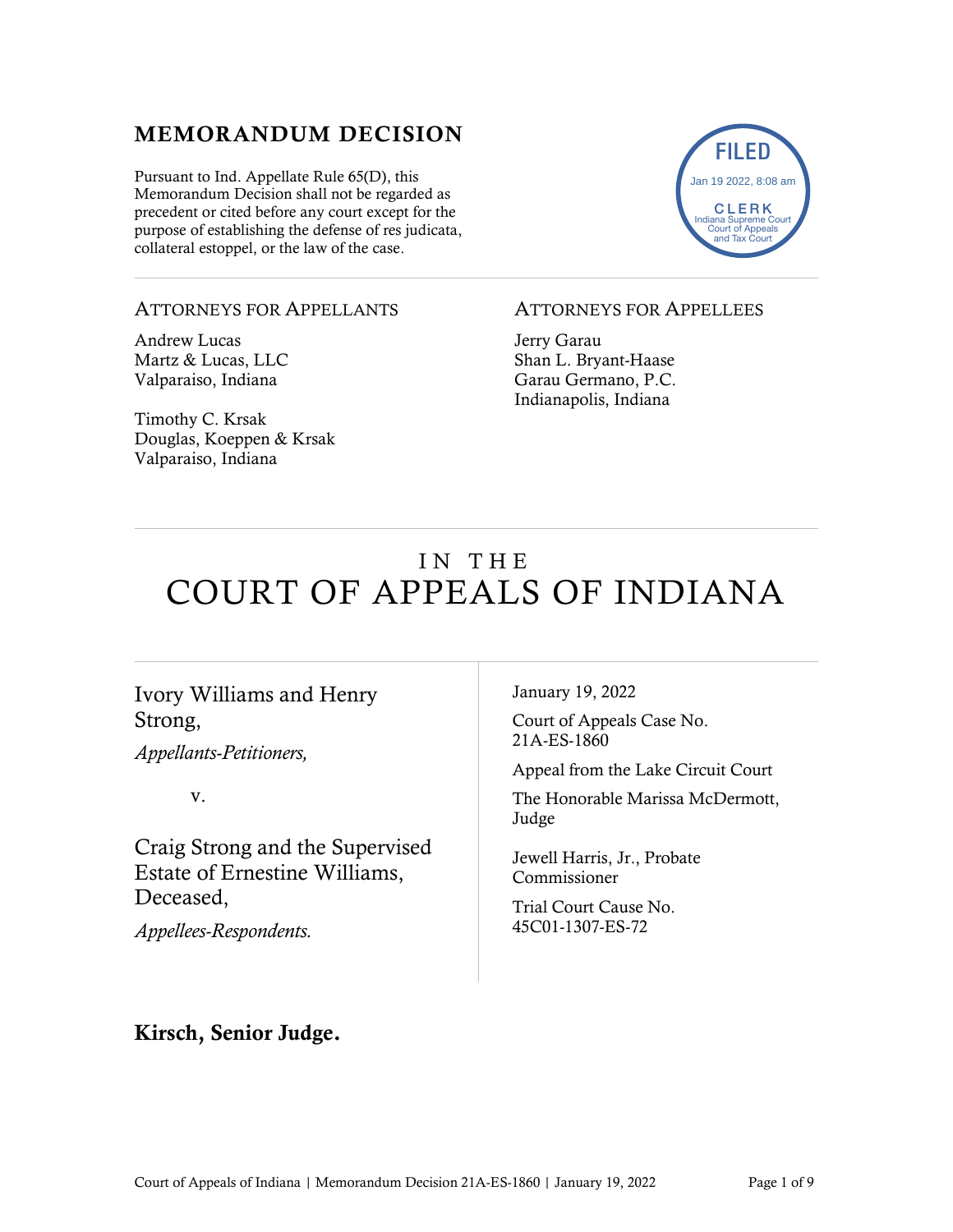# Statement of the Case

[1] Ivory Williams and Henry Strong appeal the trial court's denial of their petition to reopen their mother Ernestine Williams' estate proceedings, in which their brother, Craig Strong, had served as administrator of the estate. We affirm.

### Issue

[2] Ivory and Henry<sup>1</sup> raise four issues, which we consolidate and restate as: Whether the trial court erred in denying Ivory's and Henry's petition to reopen the estate proceedings.

# Facts and Procedural History

- [3] Ivory, Henry, and Craig are the adult sons of Ernestine Williams. She died intestate on November 5, 2011, at the age of seventy-seven. Craig had lived with his mother since 1992, after injuries he had sustained in an auto accident left him unable to work.
- [4] In July 2013, Craig began this case by filing a petition with the trial court to appoint him as administrator of Ernestine's estate for the sole purpose of pursuing a wrongful death case against Ernestine's health care providers ("the providers"). Craig stated that he would file suit under Indiana's medical malpractice statutes or Indiana Code section 34-23-1-1 (1998), also known as the General Wrongful Death Statute ("GWDS"). Finally, Craig informed the

 $1$  We refer to the parties by their first names because several of them share last names.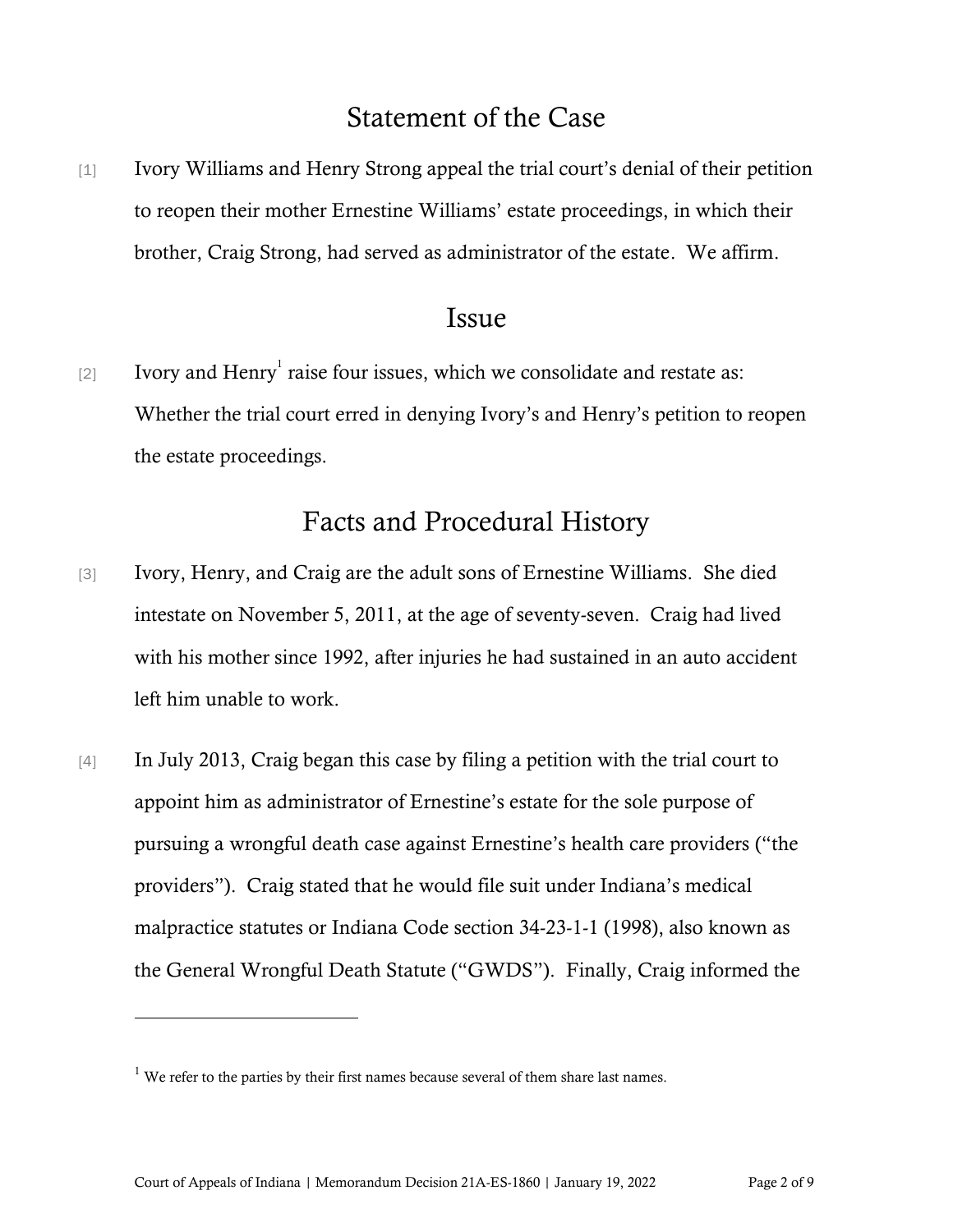trial court that he, Ivory, and Henry were Ernestine's surviving "heirs at law" because all three persons are her children. Appellants' App. Vol. 2, p. 18. The trial court granted Craig's petition and ordered the trial court clerk to issue letters of administration to Craig.

- [5] Craig, as personal representative of Ernestine's estate, filed a medical malpractice case against the providers. In June 2019, Craig filed another petition in the estate case, asking for the court's permission to approve a settlement with the providers. Craig informed the court that he would also seek additional damages from the Indiana Patient's Compensation Fund ("PCF"), and, if additional damages are paid, he would then ask the court in the malpractice case to determine whether he is Ernestine's dependent beneficiary. The court granted Craig's petition, authorizing him to settle the estate's claims against the providers.
- [6] In May 2020, Craig filed a third petition in this case. On that occasion, Craig asked the court to grant him permission to execute a settlement agreement with the PCF under the GWDS. He further stated that the court in the malpractice case had not explicitly determined that he was Ernestine's dependent at the time of her death, but that the amount of the settlement demonstrated that the case had been settled under the GWDS. For that reason, Craig asked the court to award him all of the settlement funds from the providers and the PCF, minus attorneys' fees and litigation costs.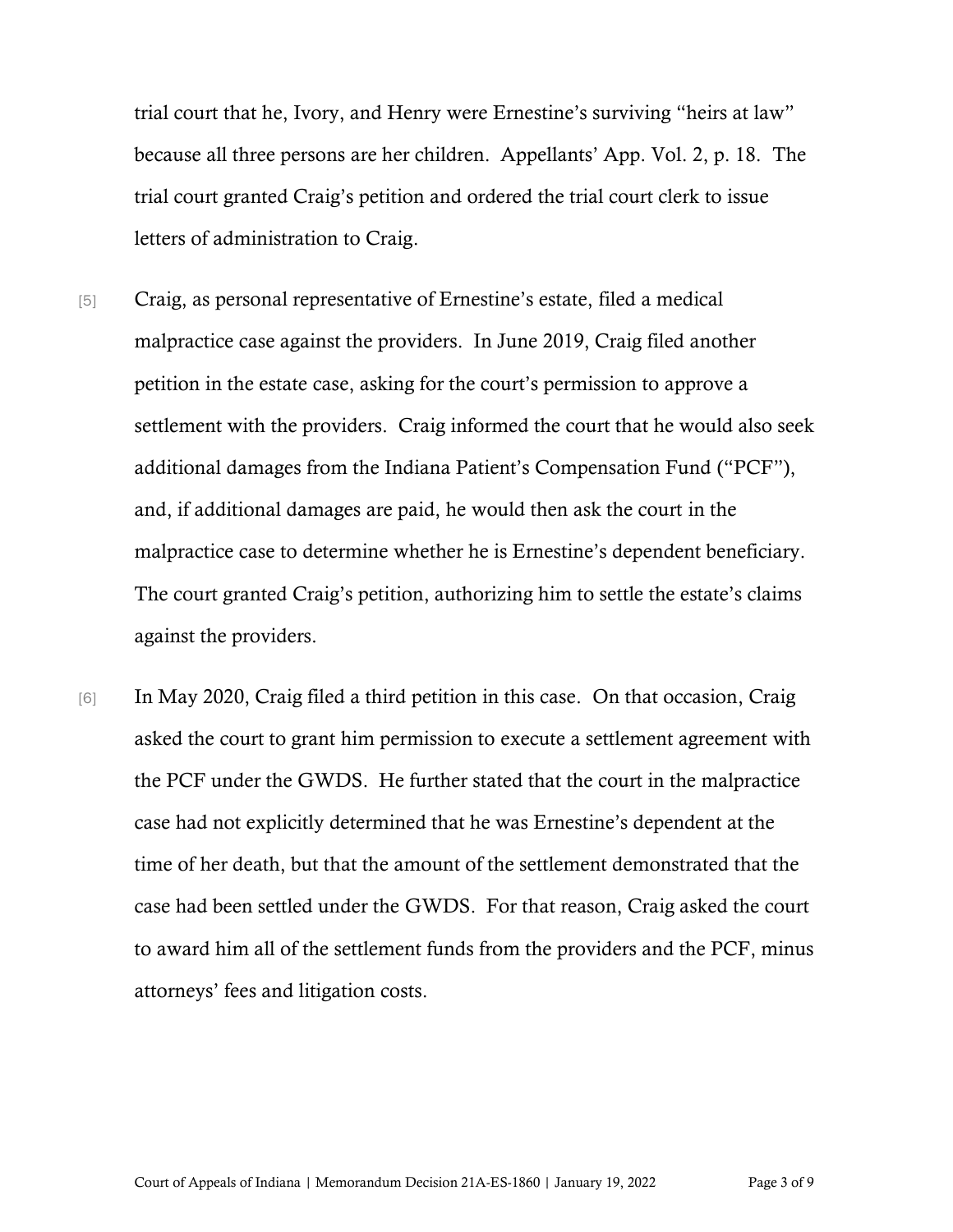- [7] On May 28, 2020, the trial court issued an order: (1) granting Craig permission to execute the settlement agreement with the PCF; (2) allowing the PCF settlement funds to be distributed to Craig in their entirety, minus attorney's fees and litigation costs; and (3) authorizing the disbursement to Craig of all remaining settlement funds from the providers. On March 4, 2021, the court closed the estate case after Craig filed a closing statement.
- [8] On May 7, 2021, Ivory and Henry filed a petition to reopen Ernestine's estate case, arguing that: (1) they were entitled to notice of the proceedings but did not receive any from Craig; (2) Craig did not fulfill his fiduciary duties to his coheirs; and (3) he engaged in self-dealing by distributing to himself all of the funds recovered through the estate's lawsuits against the providers and the PCF. Ivory and Henry further acknowledged that Craig had pursued wrongful death claims against the providers and the PCF under the GWDS, but they claimed there had never been "a judicial determination" that Craig was Ernestine's dependent at the time of her death. Appellants' App. Vol. 2, p. 86.
- [9] Craig filed a response in opposition to the petition, claiming that his brothers had no valid interest in Ernestine's estate. The trial court held a hearing. On July 29, 2021, the trial court issued an order denying Ivory and Henry's petition to reopen the estate, concluding they could not have recovered from Ernestine's estate because the proceeds were distributed to Craig "as required by law." Appellants' App. Vol. 2, p. 103. This appeal followed.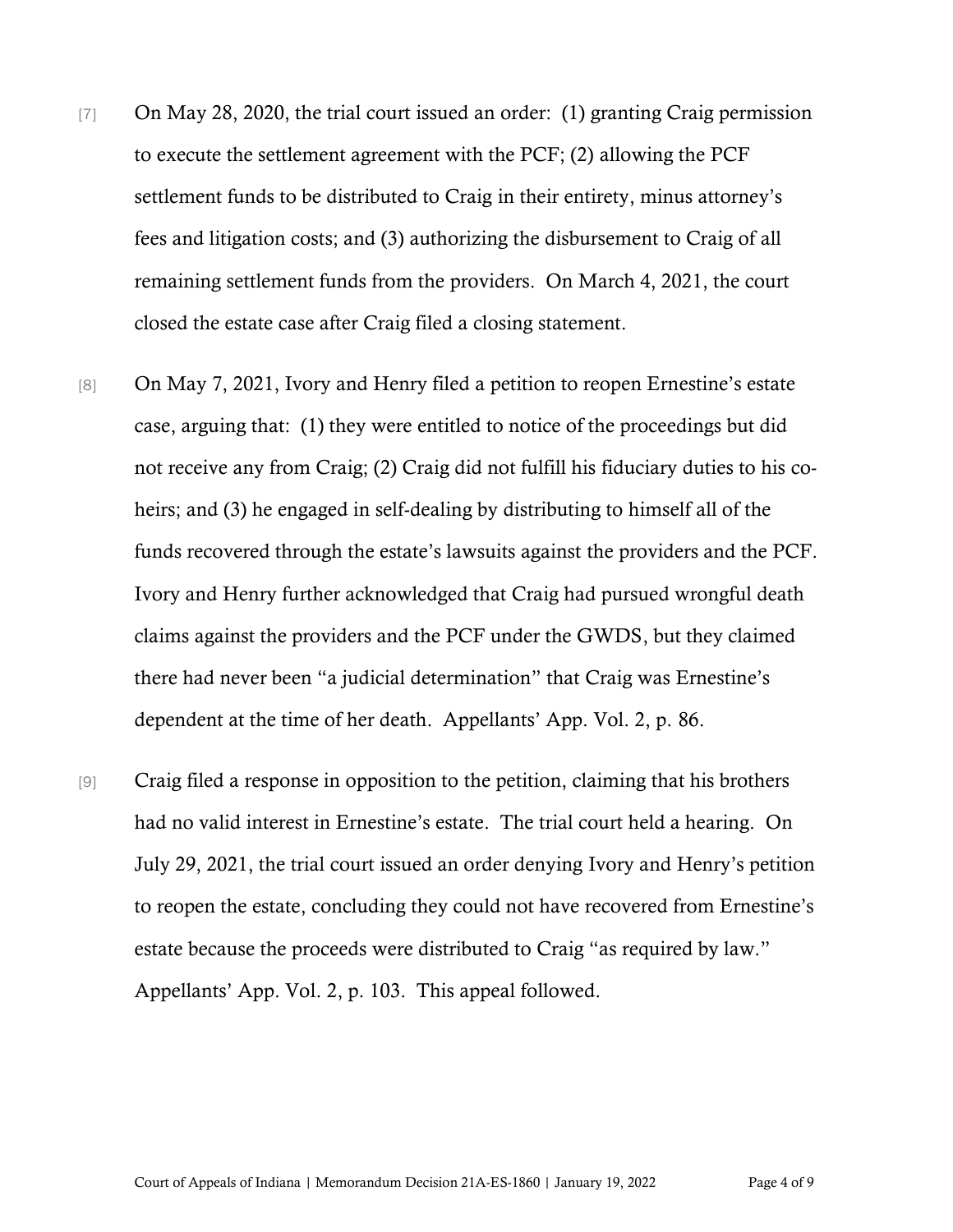# Discussion and Decision

[10] The trial court issued an order which contained sua sponte findings of fact.

Under these circumstances, our standard of review is as follows:

We therefore apply the following two-tier standard of review: whether the evidence supports the findings, and whether the findings support the judgment. Findings and conclusions of law will be set aside only if they are clearly erroneous, that is, when the record contains no facts or inferences supporting them. A judgment is clearly erroneous when a review of the record leaves us with a firm conviction that a mistake has been made. We consider only the evidence favorable to the judgment and all reasonable inferences flowing therefrom, and we will neither reweigh the evidence nor assess witness credibility. Sua sponte findings control only as to the issues they cover, and a general judgment standard of review controls as to the issues upon which there are no findings. A general judgment will be affirmed if it can be sustained on any legal theory supported by the evidence.

*Butler Univ. v. Estate of Verdak*, 815 N.E.2d 185, 190-91 (Ind. Ct. App. 2004) (citations and quotations omitted).

[11] Ivory and Henry first dispute the trial court's determination that they lacked standing to file their petition to reopen the estate case. Under common law, to have standing a party must demonstrate a personal stake in the outcome of the proceeding and that he or she has sustained, or is in danger of sustaining, some direct injury as a result of the conduct at issue. *Id.* at 191. Furthermore, after an estate case has been closed, Indiana Code section 29-1-17-14 (2017) provides that "any person interested in the estate" may petition to reopen the proceedings.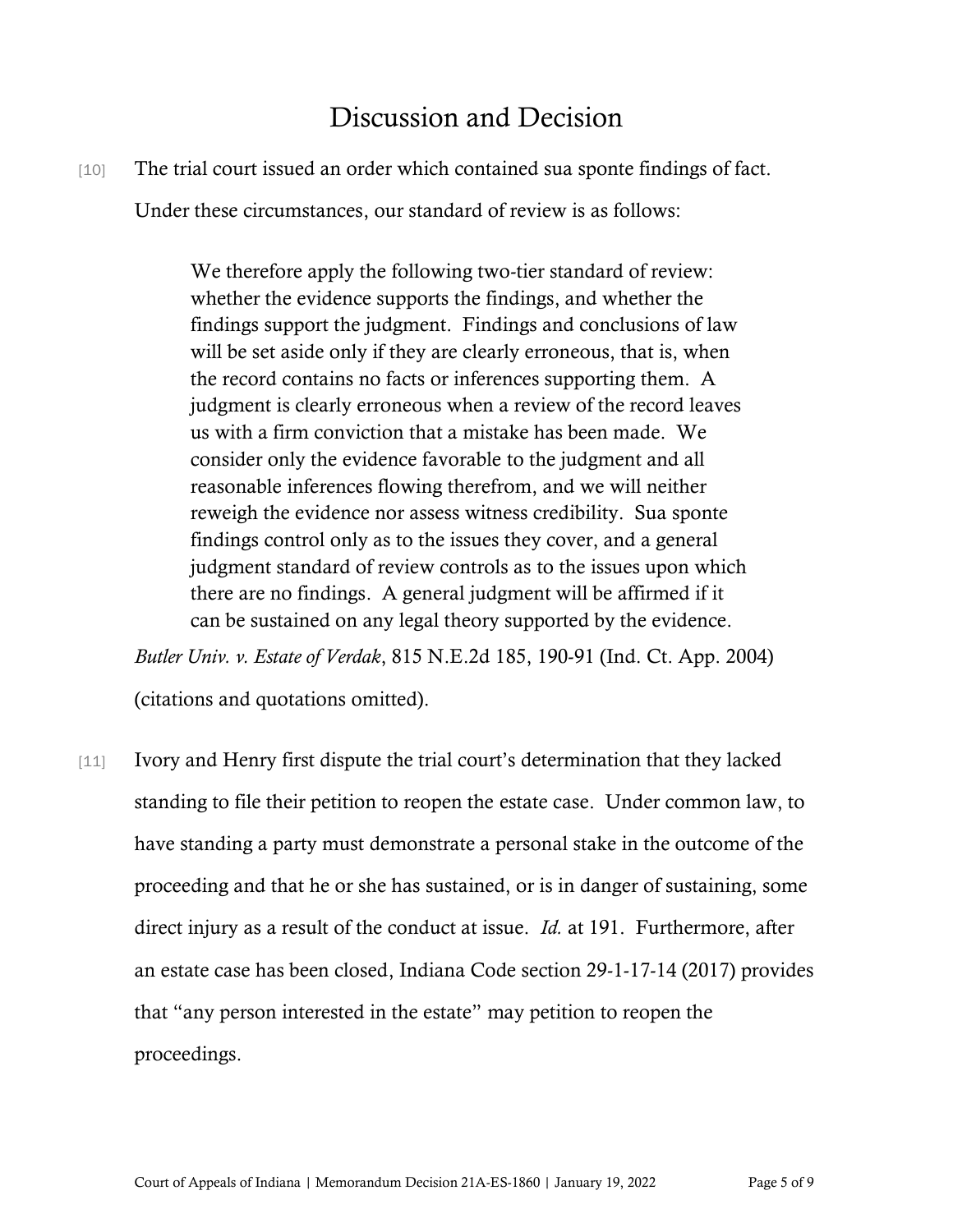- [12] "'Interested persons' means heirs, devisees, spouses, creditors, or any others having a property right in or claim against the estate of a decedent being administered. This meaning may vary at different stages and different parts of a proceeding and must be determined according to the particular purpose and matter involved." Ind. Code 29-1-1-3 (2013). In addition, "[h]eirs" is defined as: "those persons, including the surviving spouse, who are entitled under the statutes of intestate succession to the real and personal property of a decedent on the decedent's death intestate, unless otherwise defined or limited by the will." *Id.*
- [13] Craig conceded in his petition to the probate court that Ivory and Henry are heirs at law. There is no dispute that if Craig were not a dependent child of Ernestine, then Ivory and Henry would also be entitled to a share of her estate under the statutes of intestate succession. As a result, Ivory and Henry had a personal stake in the estate case and a risk of direct injury. We conclude they had standing to file their petition to reopen the estate. *See First Farmers Bank & Trust Co. v. Whorley*, 891 N.E.2d 604, 612 (Ind. Ct. App. 2008) (a beneficiary of an estate had standing to pursue an estate administrator's alleged breach of fiduciary duty), *trans. denied*.
- [14] Even though Ivory and Henry had standing to file their petition to reopen the case, we may not reverse the trial court's judgment if the probable impact of an error, "in light of all of the evidence in the case, is sufficiently minor so as not to affect the substantial rights of the parties." Ind. Appellate Rule 66(A). We thus turn to their other claims.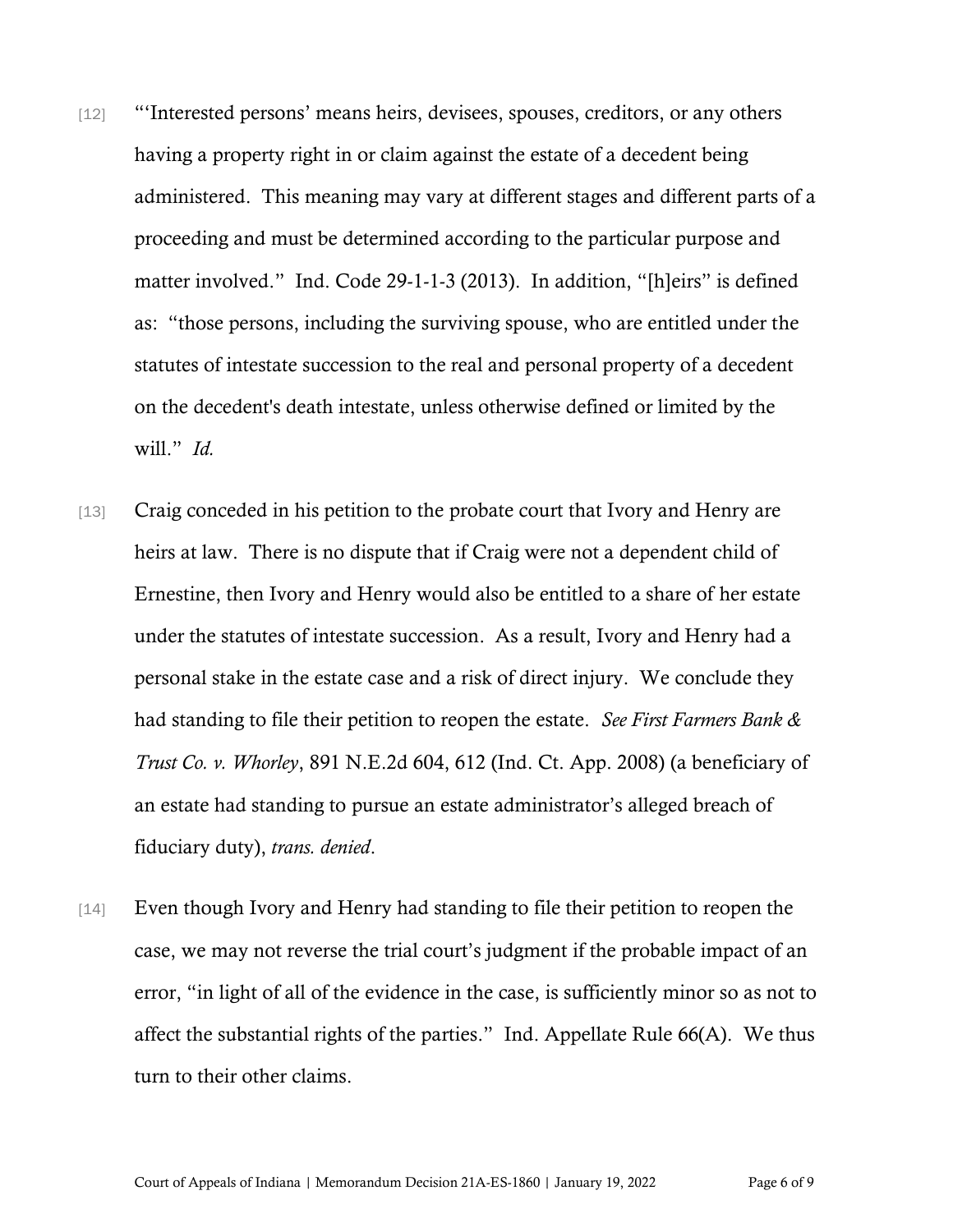- [15] In addition to challenging the trial court's ruling on standing, Ivory and Henry argue the probate court should have reopened the estate proceedings because Craig failed to give them notice. They cite Indiana Code section 29-1-7-7 (2009), which sets forth the circumstances under which notice to heirs and others must be provided after an estate case is opened. But Ivory and Henry did not present this argument to the trial court in their petition to reopen the estate. They instead argued that Craig was required to give them notice under Indiana Code section 29-1-9-3 (2019) of the proposed settlement agreements with the providers and the PCF. Generally, a party may not raise an issue on appeal that was not raised to the trial court. *McGill v. Ling*, 801 N.E.2d 678, 687 (Ind. Ct. App. 2004), *trans. denied*. We need not address this claim further.
- [16] Before we turn to the merits of Ivory and Henry's remaining two claims, it is helpful to briefly review Indiana's relevant wrongful death statutes. The GWDS, Indiana Code section 34-23-1-1, authorizes an estate's personal representative to file suit when "the death of one is caused by the wrongful act or omission of another . . . ." Any amounts recovered in the lawsuit shall first be used to pay medical and funeral expenses, if any, with the remainder going to a surviving spouse, dependent children, or other dependent next of kin. *Id.*
- [17] The adult wrongful death statute ("AWDS"), Indiana Code section 34-23-1-2 (1999), also authorizes an estate's personal representative to file suit against a "person whose wrongful act or omission caused the death of the adult person." But, in contrast to an action under the GWDS, the decedent in an action under the AWDS does not have any dependents. *Id.* Further, damages obtained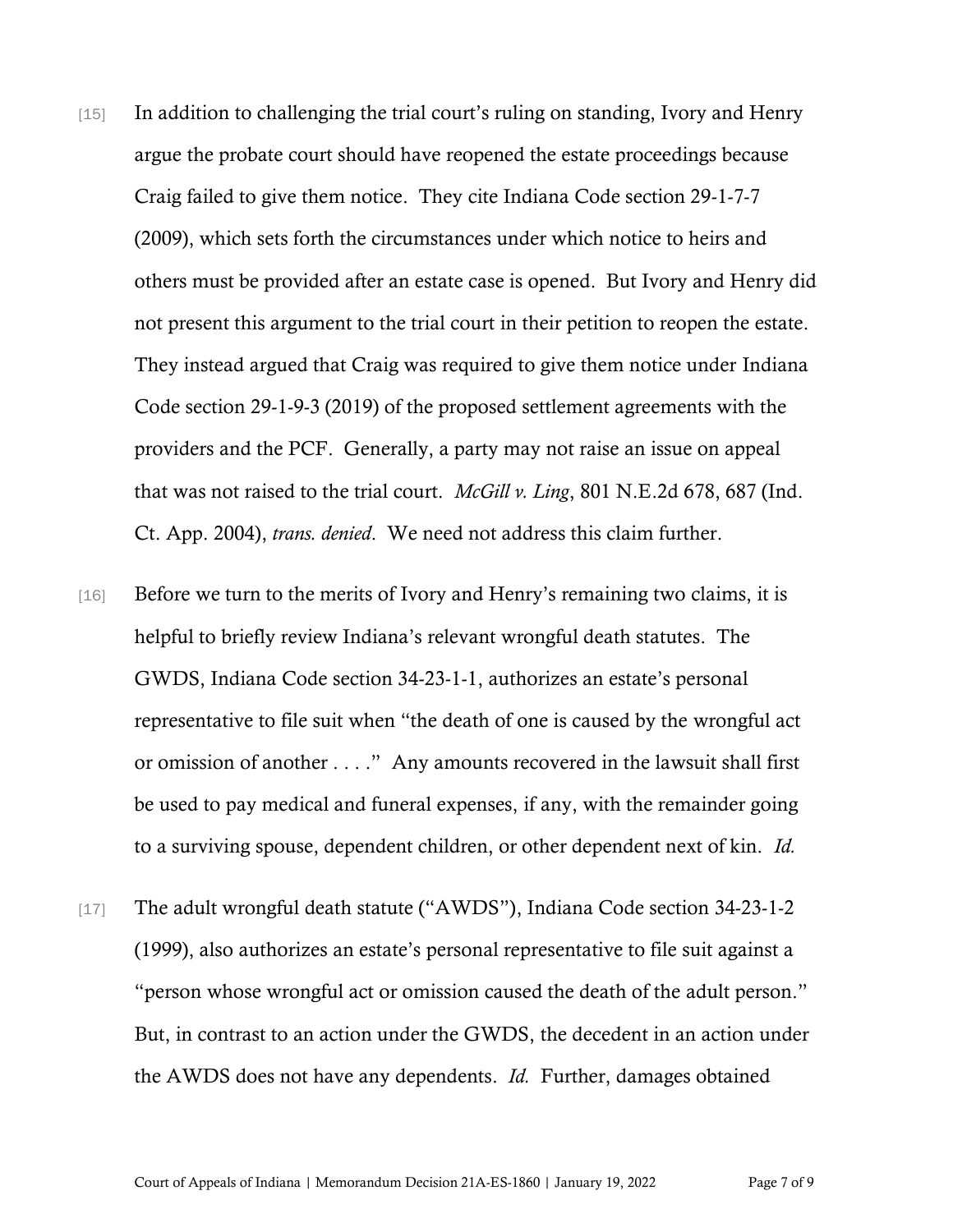under the act go to the decedent's nondependent parent or children (after payment of hospital, funeral, and burial expenses), if any. *Id.* Finally, damages obtained under the AWDS are capped at \$300,000.

- [18] With that in mind, we address Ivory and Henry's next claim: that the trial court in this case failed to determine that Craig was Ernestine's dependent. Ivory and Henry are incorrect. In its order approving Craig's settlement with the PCF, the court stated, "[t]he settlement with the [PCF] was under [the GWDS] therefore the Administrator is authorized to release the remaining 2/3 balance of the settlement funds . . . to the *dependent of the decedent*, Craig Strong." Appellants' App. Vol. 2, p. 61 (emphasis added).
- [19] Clearly, the trial court concluded Craig was Ernestine's dependent. The key question is whether Ivory and Henry provided proper cause under Indiana Code section 29-1-17-14 for the court to revisit that determination and potentially determine that Ernestine's estate should be divided among all three sons instead. In their petition to reopen the estate, Ivory and Henry failed to claim Craig was not Ernestine's dependent, choosing to instead argue incorrectly that the issue had not been decided. Under these circumstances, they failed to provide proper cause for the trial court to revisit the question of dependency.
- [20] Ivory and Henry's final claim is that the trial court should have reopened the case because Craig breached his fiduciary duties as the administrator of Ernestine's estate by not giving them notice and by putting "the entire proceeds